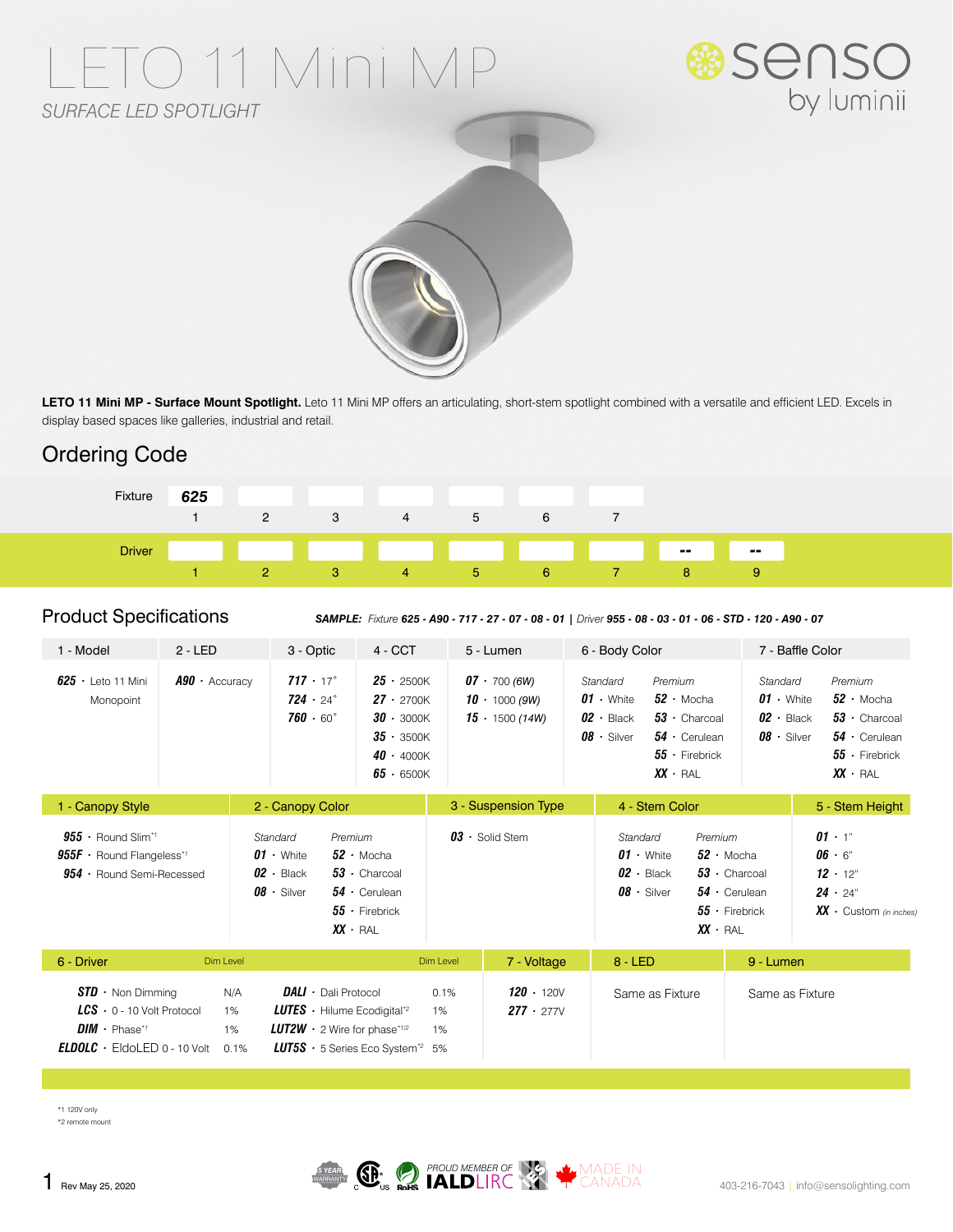# LETO 11 Mini MP *SURFACE LED SPOTLIGHT*



### Light Engine

**Output:** up to 1500lm **High Efficacy:** up to 150 lumen/Watt **Color Options (CCT):** 2500K, 2700K, 3000K, 3500K, 4000K, **Color Consistency:** Range within a 3-MacAdam Ellipse Color rendering (CRI): 90 CRI & 50 + R9 Value

#### **Driver**

**Dimming:** 1% dimming standard with 0.1% option **Ripple:** Industry leading Low ripple **Efficiency:** Power Factor > 0.9 Efficiency over 85% Class 2 output for safety

#### **Dimensions**





#### Installation

- 330º of rotation and 80º of tilt
- Preset stem height between 1" and 24" OR custom heights available

#### **Construction**

- Machined aluminum construction
- Scratch resistant, satin powder coat finish
- Made in Canada